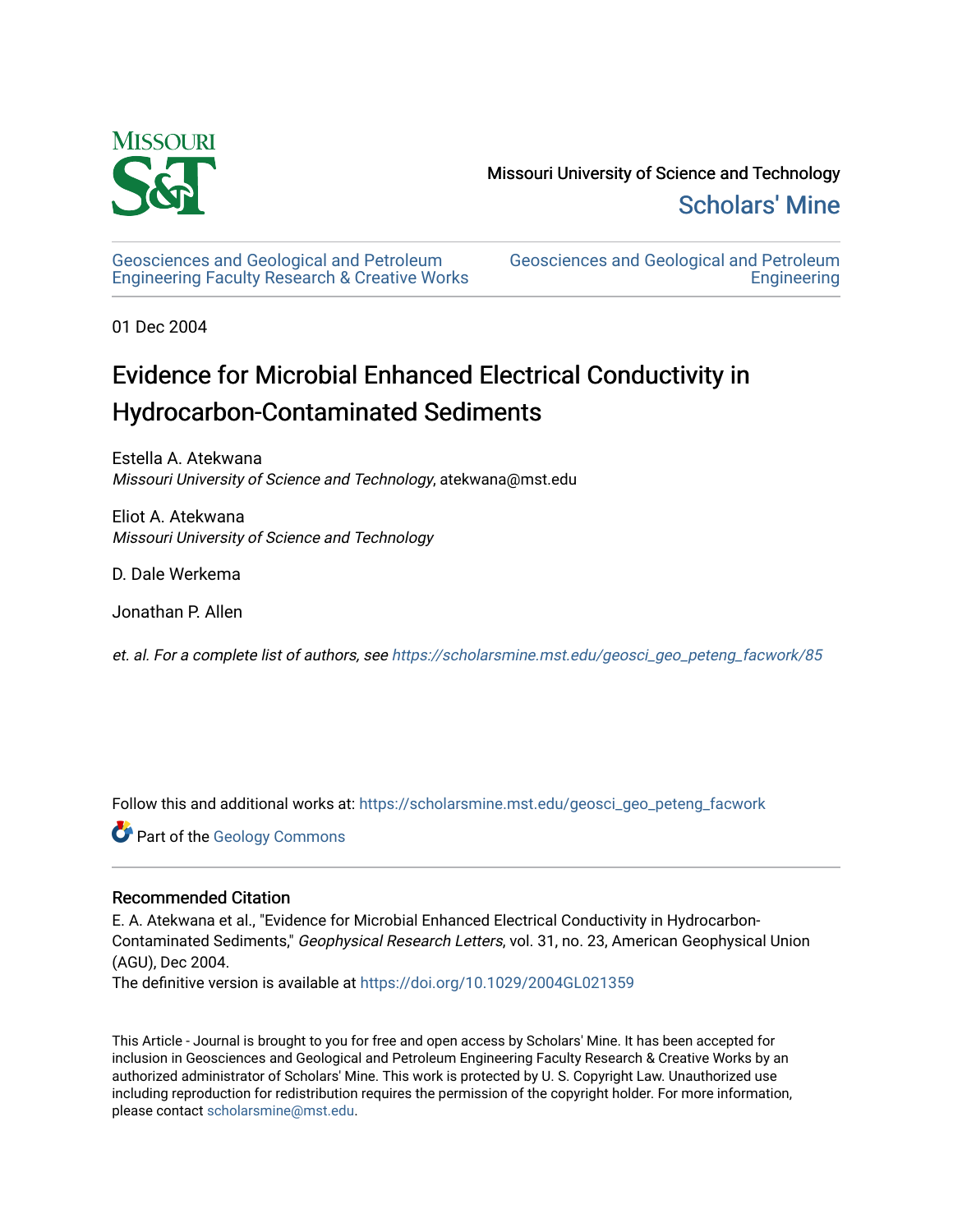## Evidence for microbial enhanced electrical conductivity in hydrocarbon-contaminated sediments

Estella A. Atekwana,<sup>1</sup> Eliot A. Atekwana,<sup>1</sup> D. Dale Werkema,<sup>2</sup> Jonathan P. Allen,<sup>3</sup> Laura A. Smart,<sup>4</sup> Joseph W. Duris,<sup>3</sup> Daniel P. Cassidy,<sup>5</sup> William A. Sauck,<sup>4</sup> and Silvia Rossbach<sup>3</sup>

Received 28 August 2004; revised 29 October 2004; accepted 5 November 2004; published 11 December 2004.

[1] Bulk electrical conductivity of sediments during microbial mineralization of diesel was investigated in a mesoscale laboratory experiment consisting of biotic contaminated and uncontaminated columns. Population numbers of oil degrading microorganisms increased with a clear pattern of depth zonation within the contaminated column not observed in the uncontaminated column. Microbial community structure determined from ribosomal DNA intergenic spacer analysis showed a highly specialized microbial community in the contaminated column. The contaminated column showed temporal increases in bulk conductivity, dissolved inorganic carbon, and calcium, suggesting that the high bulk conductivity is due to enhanced mineral weathering from microbial activity. The greatest change in bulk conductivity occurred in sediments above the water table saturated with diesel. Variations in electrical conductivity magnitude and microbial populations and their depth distribution in the contaminated column are similar to field observations. The results of this study suggest that geophysical methodologies may potentially be used to investigate microbial activity. **INDEX TERMS:** 0925 Exploration Geophysics: Magnetic and electrical methods; 0915 Exploration Geophysics: Downhole methods; 1831 Hydrology: Groundwater quality. Citation: Atekwana, E. A., E. A. Atekwana, D. D. Werkema, J. P. Allen, L. A. Smart, J. W. Duris, D. P. Cassidy, W. A. Sauck, and S. Rossbach (2004), Evidence for microbial enhanced electrical conductivity in hydrocarbon-contaminated sediments, Geophys. Res. Lett., 31, L23501, doi:10.1029/2004GL021359.

#### 1. Introduction

[2] Bacteria play an important role in the acceleration of silicate mineral weathering by directly colonizing mineral surfaces or indirectly by the production of organic and inorganic acids that enhance the weathering of minerals [e.g., Hiebert and Bennett, 1992; McMahon et al., 1995]. Thus, microbial processes that modify the physical properties of sediments and rocks may potentially be detected using

Copyright 2004 by the American Geophysical Union. 0094-8276/04/2004GL021359

geophysical methodologies. We have previously documented from field investigations that sediments impacted by petroleum hydrocarbons may develop regions of higher bulk electrical conductivity  $(\sigma_b)$  in contrast to the expected lower  $\sigma_b$  due to petroleum compounds [Werkema et al., 2003; Atekwana et al., 2004]. In a laboratory experiment conducted by Abdel Aal et al. [2004a, 2004b], induced polarization measurements showed that changes in electrical properties of diesel amended sediments undergoing biodegradation were concurrent with increase in oil degrading microbial population numbers, decrease in diesel, decrease in terminal electron acceptors (NO<sub>3</sub> and SO<sub>4</sub><sup>-</sup>) and an increase in  $Ca^{2+}$  from mineral weathering. Except for the Abdel Aal et al. [2004a, 2004b] study, there are only a few studies [e.g., Ntarlagiannis et al., 2004] from controlled laboratory experiments demonstrating the link between bioactivity and changes in geophysical properties. The role of microbes in altering the physical properties of rocks and sediments is not fully understood and is only now being recognized [Knight, 2001]. There is a need for more studies addressing this bioactivity-geophysics relationship, as biogeophysical approaches may have broad implications for investigating geomicrobiological processes.

[3] In this study, we extend the work of Werkema et al. [2003] by investigating changes in electrical conductivity during microbial mineralization of hydrocarbons in a mesoscale column experiment that partially simulates field conditions. The results from this study show depth stratification of microbial population concomitant with higher  $\sigma_b$ in contaminated sediments, suggesting that  $\sigma_b$  changes are related to bio-activity.

#### 2. Material and Methods

[4] The experimental columns were 80 cm long and constructed of 31 cm diameter polyvinyl chloride pipe (PVC). The columns were filled with autoclaved fine to medium-grained sands obtained from a field site in Carson City, Michigan, USA. The sands are predominantly quartz with minor amounts of feldspars and carbonates. The bacteria used in this experiment was obtained by shaking contaminated sands collected from the Carson City site in 25% Bushnell-Haas (BH) medium (Becton Dickinson, Detroit, MI) in the ratio of 1:9, respectively. Culturing experiments revealed mainly *Rhodococcus* species (e.g., Rodococcus opacus) in the sediments.

[5] The columns partially simulated typical field conditions with a water saturated zone, a transition zone, and a vadose zone. The uncontaminated column, designed to simulate background conditions, contained water, nutrients

<sup>&</sup>lt;sup>1</sup>Department of Geological Sciences and Engineering, University of Missouri –Rolla, Rolla, Missouri, USA. <sup>2</sup>

U.S. EPA, ORD, NERL, ESD, CMB, Las Vegas, Nevada, USA.

<sup>&</sup>lt;sup>3</sup>Department of Biological Sciences, Western Michigan University, Kalamazoo, Michigan, USA. <sup>4</sup>

<sup>&</sup>lt;sup>4</sup>Department of Geosciences, Western Michigan University, Kalamazoo, Michigan, USA. <sup>5</sup>

<sup>&</sup>lt;sup>5</sup>Département de Géologie et de Génie Géologique, Université Laval, Sainte-Foy, Québec, Canada.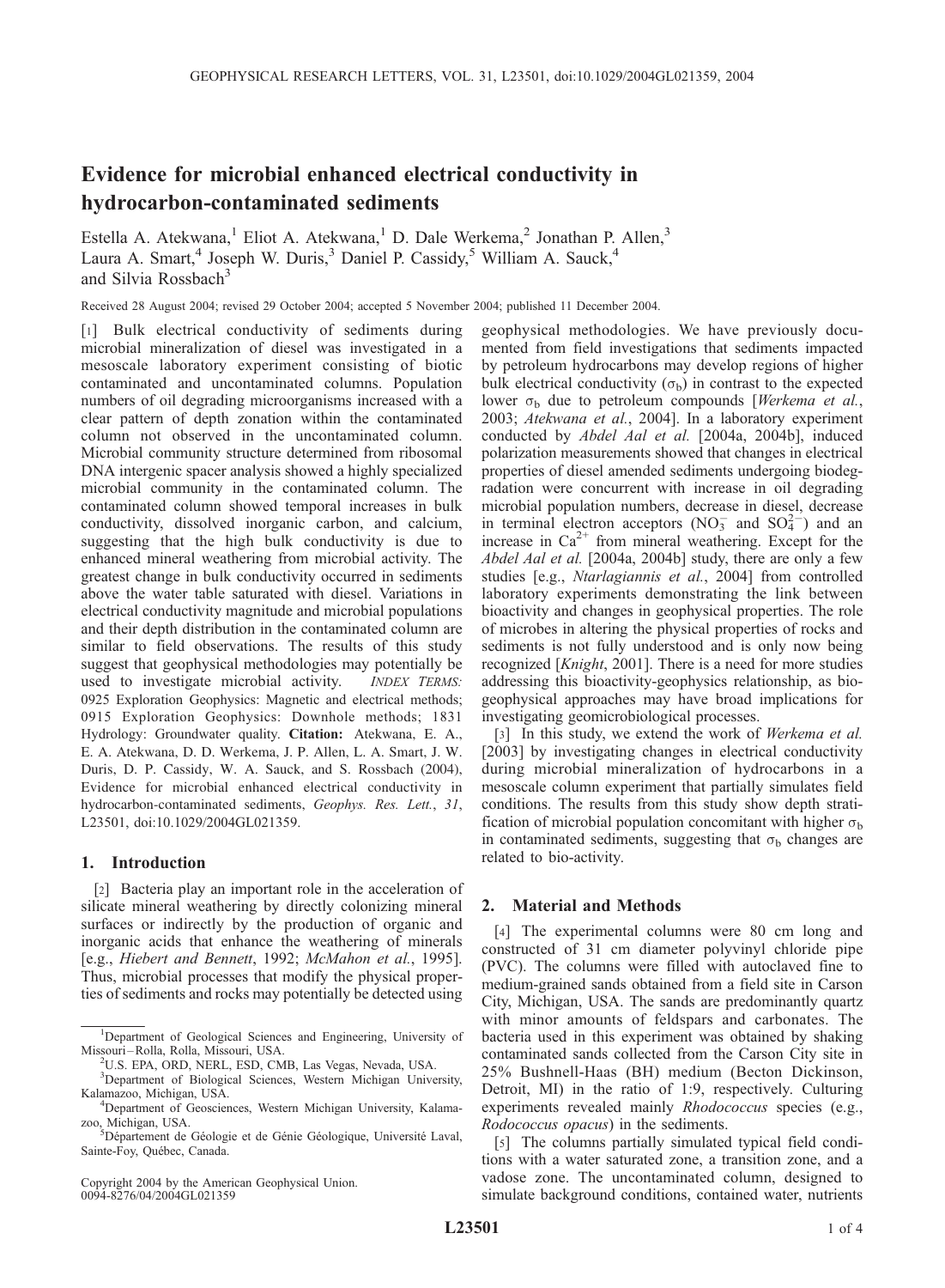

Figure 1. Temporal changes in microbial populations capable of diesel mineralization: (a) contaminated column and (b) uncontaminated column. Microbial community dynamics determined from ribosomal DNA inter spacer region analysis (RISA): (c) contaminated column and (d) uncontaminated column. The relative MPN numbers were determined as the change in microbial populations capable of diesel mineralization compared to total microbial community. Boxes in the RISA profiles (c, d) denote individual sampling events with six lanes in each box representing sediment depths of 15, 25, 35, 45, 55, and 65 cm from left to right. The far right lane shows the size marker with rDNA fragments of 1636, 1018, 506 and 396 base pair (bp) length. Other numbers refer to sizes in base pairs of specific ribosomal DNA fragments.

(25% BH), and bacteria. The contaminated column was similar to the uncontaminated column, but amended with 4 l of diesel. The columns were initially filled with fluid (25% BH + bacteria) for calibration purposes. Pre-fabricated 2.5 cm diameter sediment cores to be used for microbial analyses were placed in the columns prior to filling with sand. The sediment cores consisted of sand (same as in the columns) packed in slotted PVC liners. The sediment cores were positioned on the opposite side of the column such that the closest core was  $\sim$ 17 cm from the electrodes. Sand was added to the fluid filled columns. This procedure allowed for even sand distribution and minimal air pockets. In the uncontaminated column, fluid was drained to maintain a water level at 45 cm depth. In the contaminated column, diesel was introduced at the top of the fully saturated sand column and the water level lowered to 45 cm. This resulted in diesel sorbed (residual phase) on the sand from 0 to 32 cm, sands contaminated with free phase diesel from 32 to 45 cm, and dissolved phase diesel contamination in the water saturated zone below 45 cm. The columns were maintained at room temperature ( $\sim$ 23–25 $^{\circ}$ C).

[6] The  $\sigma_b$  was measured from steel electrodes installed along the length of the column using a 2 cm Wenner array (four equally spaced electrodes with potential electrodes nested inside current electrodes). Microbial population numbers and community structure were determined from the sediment cores placed in the columns during initial set up. The cores were removed from the columns and the sediment was sub-sampled aseptically every 5 cm for analyses. Microbial population numbers capable of mineralizing diesel were determined by the Most Probable

Number technique (MPN) [Wrenn and Venosa, 1996], and the microbial community structure was determined by the ribosomal DNA intergenic spacer analysis (RISA) [Garcia-Martinez et al., 1999]. Approximately 75 ml of pore fluids were extracted for chemical analyses using a syringe fitted with a  $0.45 \mu m$  filter at discrete depths of 45, 50, 60, and 65 cm through a rubber septum installed along the full vertical length of the column. This caused water levels to decline to a depth of  $\sim$ 55 cm during sampling events. The columns were subsequently recharged with 25% BH medium from stock solutions through an inlet at the bottom to maintain a constant water level at  $\sim$ 45 cm. The fluctuations in water level during sampling and recharge caused a hydrocarbon "smear zone"  $(45-55$  cm) as the free phase diesel coated the sands. Microbial mineralization of diesel was assessed by measuring dissolved inorganic carbon (DIC) [Hunkeler et al., 2002] using the method of Atekwana and Krishnamurthy [1998]. Microbial enhanced weathering of sediments in the column was determined by measuring dissolved  $Ca^{2+}$ .

#### 3. Results and Discussion

#### 3.1. Oil Degrading Microbial Population Numbers and Microbial Community Structure

[7] The relative increase in oil degrading microbial population numbers was determined by dividing the ratio of oil degraders to the total heterotrophic bacteria population for each sampling period to that at the start of the experiment. A higher relative increase in oil degraders was measured in the contaminated column (Figure 1a) compared to the uncontaminated column (Figure 1b). The increase in microbial numbers may be related to excess organic carbon substrate available in the free and residual phases above the water saturated zone and as dissolved phase in the water saturated zone [Bekins et al., 1999]. A five-fold increase in microbial numbers in the contaminated column was observed in the second month (Dec-01) in a narrow zone at 45 cm, which decreased in peak magnitude to 3-fold and increased to a broader depth zone  $(30-65 \text{ cm})$  in later months. This spatial (i.e., depth) increase is likely due to microbial succession (continuous change and adaptation of microbes to changing conditions) typically observed in organic contaminant plumes [Bekins et al., 1999]. The higher microbial population numbers could have been enhanced by periodic hydrocarbon supply to the water saturated zone  $(45-55$  cm) as water levels in the contaminated column declined during pore fluid sampling. Sediments in the uncontaminated column (Figure 1b) show relatively low microbial population numbers throughout all depths, with only a slight increase over time and no apparent depth stratification.

[8] The microbial community structure showing different micro-organisms in the columns is presented as RISA profiles (Figures 1c and 1d). The contaminated column (Figure 1c) shows fewer rDNA fragments (specific sized DNA fragments (measured in base pairs) seen as discrete alignment of lighter areas (bands) on the images) than the profiles from the uncontaminated column (Figure 1d). Temporal changes in the microbial community structure are demonstrated by two prominent fragments of 628 and 719 base pair (bp) size visible in the profiles at all sampling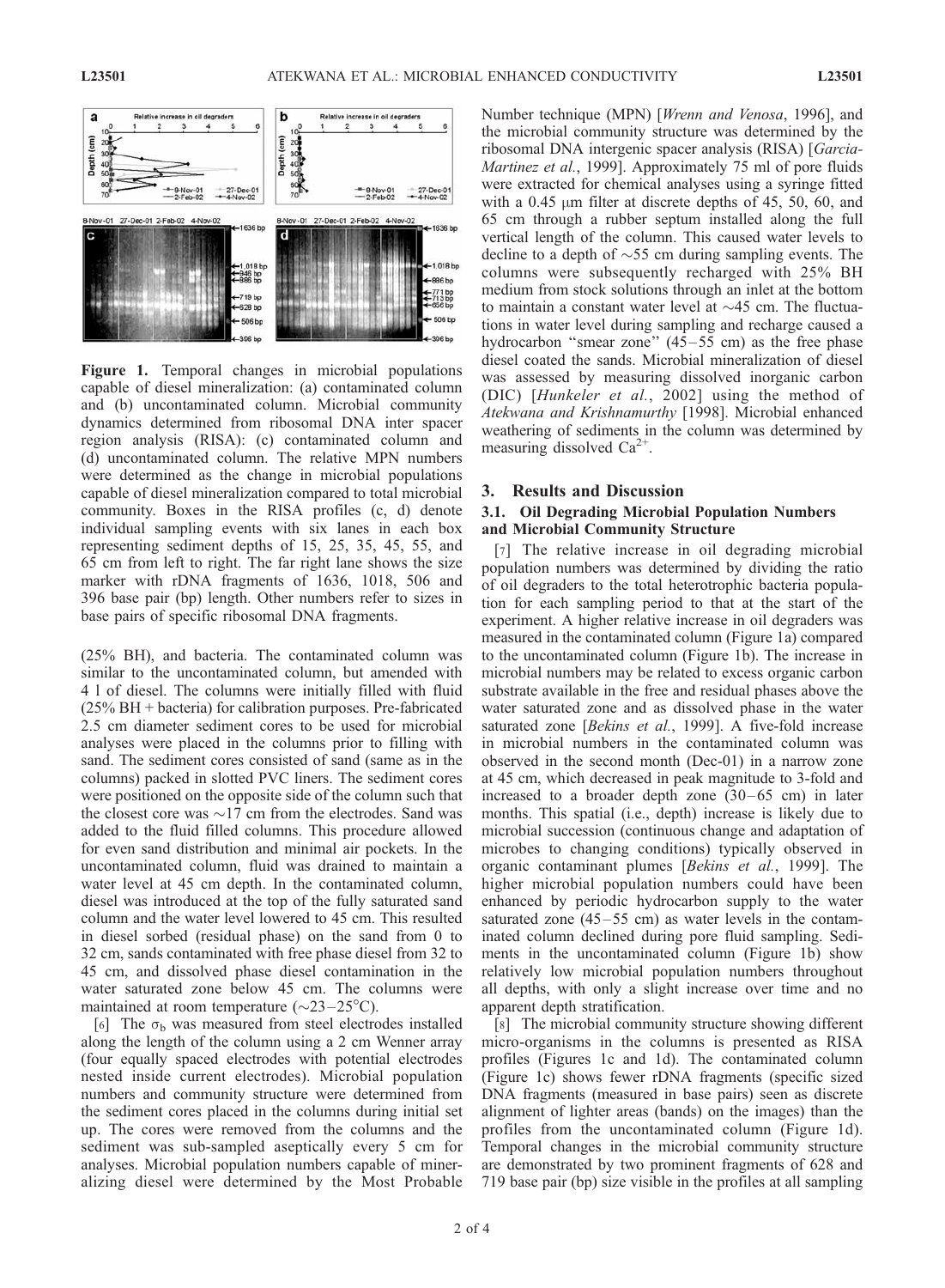

Figure 2. Temporal percent change in bulk conductivity  $(\sigma_b)$ : (a) contaminated column and (b) uncontaminated column. Four time periods have been plotted to illustrate temporal changes in  $\sigma_b$ . Also shown is the vertical distribution of diesel.

times from the contaminated column (Figure 1c). Beginning at the two-month (Dec-01) and intensifying at the four (Feb-02) and twelfth-month (Nov-02) samples, fragments of 946 bp size are observed in the samples from the top (15 and 25 cm depth) of the columns. RISA profiles with fewer fragments, some of which show greater intensity representing a few dominant bacterial strains, would be expected from a microbial community disturbed by environmental stress, in which a few members adapt, specialize (e.g., for diesel degradation), and thrive [Ranjard et al., 2000; Haack and Bekins, 2000]. The RISA profiles of the uncontaminated column (Figure 1d) show a higher number of fragments that are also more uniform in their density compared to the profiles from the contaminated column (Figure 1c), indicating a more uniform and less specialized microbial community.

#### 3.2. Bulk Conductivity Changes

[9] To determine the relative magnitude of  $\sigma_b$  change, we calculated the temporal percent change  $(100(\sigma_{\text{bit}} - \sigma_{\text{btb}}))$  $\sigma_{\rm btb}$ ) for select time intervals t<sub>i</sub> relative to the baseline value  $t<sub>b</sub>$  (time at which the  $\sigma<sub>b</sub>$  stabilized). It took three months from the start of the experiment for  $\sigma_b$  in the columns to equilibrate ( $\sigma_{\text{btb}}$ ). A relative decrease in  $\sigma_{\text{b}}$  was observed in the uncontaminated column (Figure 2b) within the unsaturated zone  $(10-45 \text{ cm})$ . Decreasing water saturation (drying out of the sediment) with time can explain this observation, since the sediments were initially fully saturated and the columns were recharged from the bottom after extracting fluids for chemical analyses. The same drying out effect is observed in the contaminated column (Figure 2a) at 10– 25 cm where decreases in  $\sigma_b$  were measured. In the uncontaminated column, the decreasing trend in  $\sigma_b$  continued into the water saturated zone, albeit to a lesser extent. This may be attributed to bacterial utilization of ions in the nutrient medium [e.g., *Barker et al.*, 1997]. Over time, the contaminated column (Figure 2a) revealed a more than 100% increase in  $\sigma_b$  in the unsaturated zone (25–45 cm) compared to the uncontaminated column which showed a decrease with time (Figure 2b). The much higher  $\sigma_b$  in the contaminated column is contrary to the expectation that diesel saturated sediments should be less conductive [Mázac et al., 1990]. In the water saturated zone of the contaminated column (below 45 cm), the increase in the  $\sigma_b$  is less than 10% of the baseline value.

#### 3.3. Geochemical Changes

[10] DIC in the water saturated zone of the columns was used to verify microbial mineralization of diesel, and  $Ca<sup>2+</sup>$ was used to investigate mineral weathering (Figure 3); both of which are related to changes in  $\sigma_{b}$ . Higher DIC was measured in the contaminated column (up to 110 mg/l; Figure 3a) than in the uncontaminated column (up to 80 mg C/l; Figure 3b), which we attribute to microbial mineralization of diesel and the production of  $CO<sub>2</sub>$  [e.g., *Hunkeler* et al., 2002]. DIC production in the uncontaminated column may have resulted from microbial mineralization of natural organic carbon in the sands.  $CO<sub>2</sub>$  produced during diesel degradation forms carbonic acid which enhances weathering of minerals such as feldspars and carbonates in the sands. The contaminated column (Figure 3c) also showed a greater temporal increase in  $Ca^{2+}$  (change of  $\sim$ 20 mg/l) and higher overall concentration (up to 40 mg/l) than the uncontaminated column which showed an 8 mg/l increase (Figure 3d). Also, the higher  $Ca^{2+}$  at the 45, 50, and 60 cm depths (Figure 3c) was coincident with the depths where the highest microbial population numbers were observed (Figure 1a). The  $Ca^{2+}$ concentrations at the 65 cm depth in the contaminated column (Figure 3c) is similar to values in the uncontaminated column (between 10 and 20 mg/l; Figure 3d). We infer from the  $Ca^{2+}$  data that mineral weathering was enhanced in the contaminated column due to higher biological activity which increased the ionic content of pore fluids and thus the  $\sigma_{\rm b}$ .

[11] DIC and  $Ca^{2+}$  were not measured in the unsaturated zone and in the residual and free phase diesel layer (25 – 40 cm) in the contaminated column due to lack of pore fluids and the presence of free-phase diesel. However, we speculate that the higher  $\sigma_b$  in this region compared to the water saturated region (Figure 2a) may suggest microbial degradation of diesel and enhanced weathering of minerals which increased the  $\sigma_b$  [Sauck, 2000]. We believe this to be likely true as the conductivity and microbial zonations observed in our experimental columns are similar to observations in the field and thus replicate and validate field



Figure 3. Temporal concentration of dissolved inorganic carbon (DIC) and  $Ca^{2+}(a)$  and (c) contaminated column and (b) and (d) uncontaminated column.